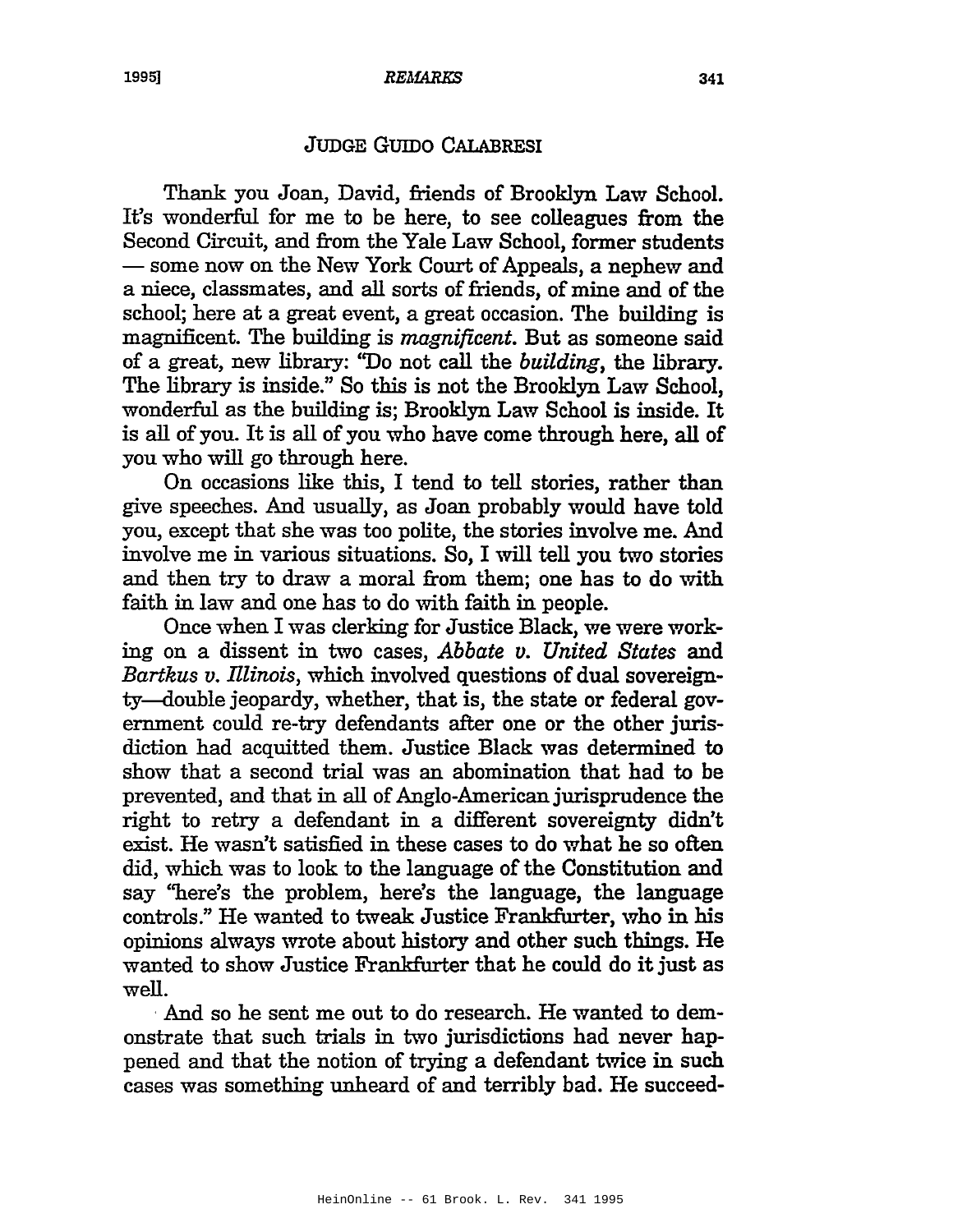ed in tweaking Justice Frankfurter. We came up, for instance, with the fact that Saint Jerome had said that "God himself does not punish people twice for the same offense," and Justice Frankfurter felt compelled in reading his opinion from the bench to say, "And what Saint Jerome had to say about it had nothing to do with it, and what happened in England had nothing to do with it, it's the American Constitution we're interpreting." Through all this, Hugo Black sat on the bench smiling, because he had gotten Felix Frankfurter to say exactly what he had wanted Frankfurter to say.

I researched and researched, and it really looked as though, until the time of prohibition, there had not been any instance in Anglo-American jurisprudence where such double trials had taken place. Unfortunately, near the end of my work, I found a statute dating back to Tudor times in England, which seemed to allow for precisely such double trials; one in the ecclesiastical courts and another in the King's Courts. I read the statute and I was upset. I showed it to a friend who said something extraordinarily improper: "You were going to say that you had found no case, no instance in the history of Anglo-American jurisprudence condoning such double jeopardy. Now you've found one, but why don't you still say the same thing? Only somebody as nit-picking as you would have dug deeply enough to find this Tudor statute. Nobody else will know that you found it and ignored it." But I said, "I can't do that, I found it, now I can't avoid it." He said, ''Your judge won't be happy." And I said, "I know the judge won't be happy, he'll be very angry. But there it is."

So, I went up to "the judge," as we used to call him, and said, "Judge, I found a statute, here it is, and it seems to allow for just what we're saying was not and never should be allowed." The Judge looked at me calmly and said, "Guy,"-he couldn't pronounce "Guido," so he always called me "Guy"—"Guy, did you look at the original?" I said, "Judge?" He said, "Did you look at the *original?"* And I said, "Judge, this is a Tudor statute, I have a contemporary account, what do you mean look at the original?" He said, "Well, fd be happier if you looked at the original." I said, "How am I going to do that?" "Well, look around and see what you can find. Go back further." Then I said, "But Judge, where?" And he said, ''Here in the Supreme Court library there is a wonderful collection of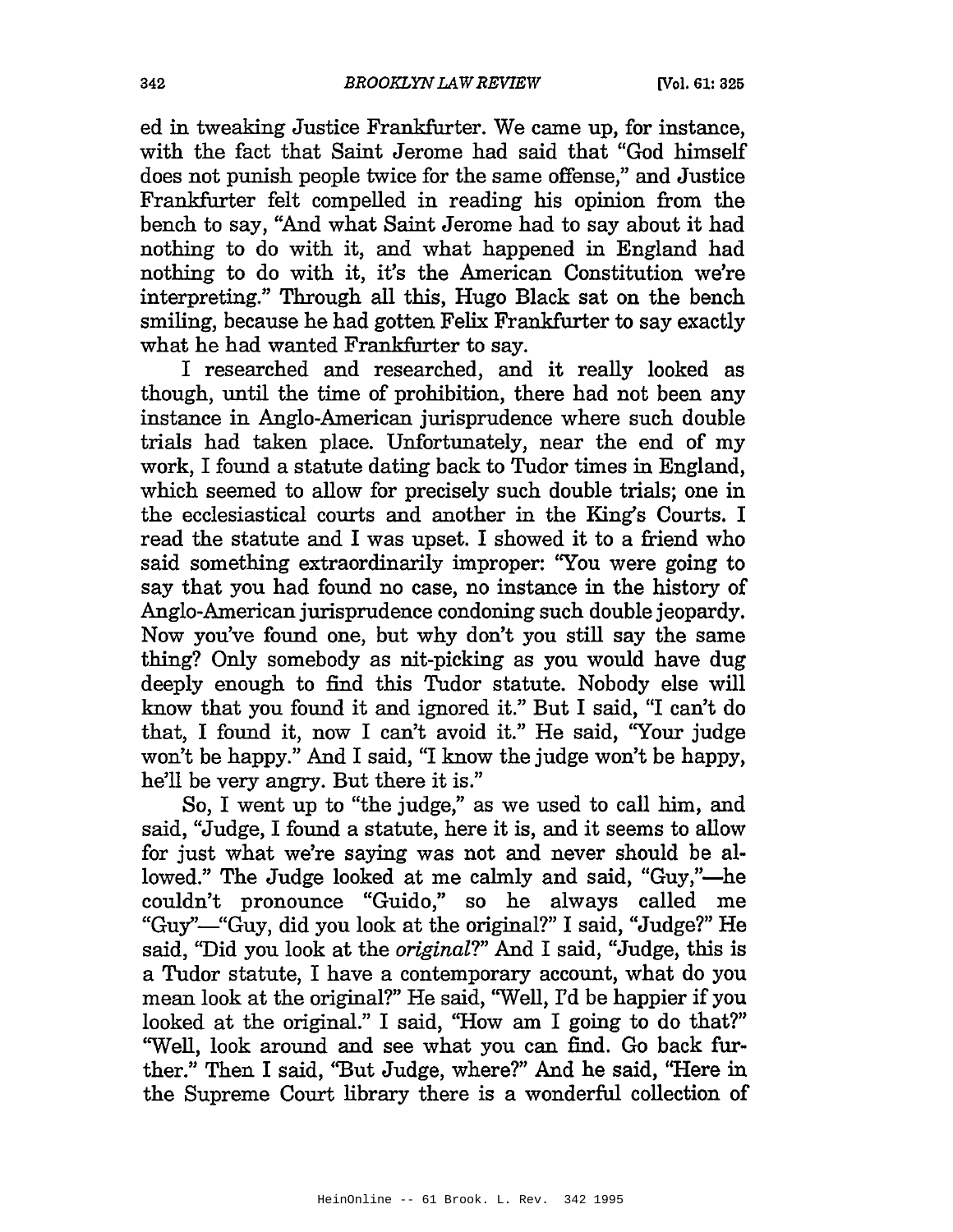rare books, the Elbridge Gerry collection. You never know what they might have there. You could start there and see what you could find."

I left, swearing under my breath at this old man who for some peculiar reason was causing me to go back and look for something I could never find. I called the librarian of the Supreme Court and said, ''Do you have anything that would help me?" and she said, "Actually we do. We have a book of Tudor laws and it happens to be the book on which Mary Tudor, Bloody Mary, studied law." I said, "Good Heavens!" and became very happy about the whole thing, for I was going to see something extraordinary.

They brought the book down. And I read it, with Mary Tudor's annotations in it, the comments that she wrote down as she was taught law. Her comments made me think that she must have been *very* intelligent ... and difficult, obviously. <sup>I</sup> read it and I found the statute. It was, word-for-word, identical to the contemporary account that I had found earlier. The only difference was the title. The title had not been given in the contemporary account, but it was given in this book. And the title revealed that this was an act dealing with the Jurisdiction of the Court of Star Chamber.

The moment I saw that, I laughed, because I knew exactly what Hugo Black would do. I showed it to him, and he smiled just slightly and said, "We're going to say that the only instance in the history of Anglo-American jurisprudence that double jeopardy was countenanced in this kind of case was in the Court of Star Chamber, that nefarious court, whose abuses our framers had clearly in mind, and sought to prevent, when they wrote our Constitution and Bill of Rights. Well, fine. But over the years I wondered, "How did he know that?" You know? How did he *know* that? What made him ask me to go back and look at the original? He couldn't have known about the title and the Court of Star Chamber. I mean, he read a lot. He made me read everything from the moment I started being his law clerk. But how could he know about this?

I now know that, of course, he didn't know. But, over the years I've come to understand what it was that was moving him. The judge had a faith in law that was unshakeable. He had <sup>a</sup> faith that law would do the right thing. If something seemed to be wrong, and you looked deeply enough, hard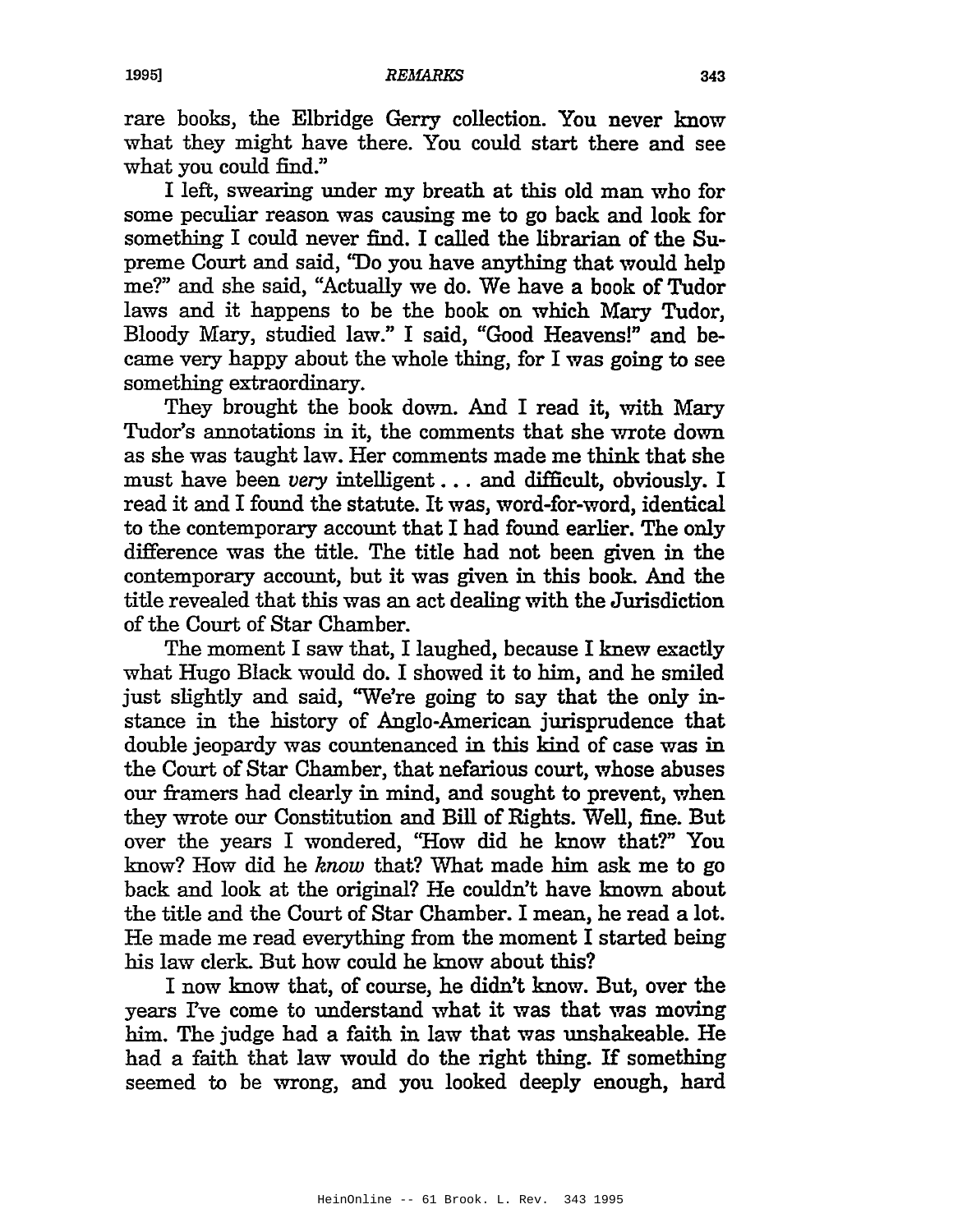enough, you'd either find that it turned out to be different from the way it seemed, or you would ultimately find an explanation for why something that was wrong was being done. It was his faith in law which told him, in effect, to say to me, "I don't know what you'll find, but if you look hard enough, go deep enough, you will find something, which if we are indeed right, will help us. And if you don't find anything, then it will be a sign that maybe, just maybe, we are not right." It was that faith in law that I think motivated him and must motivate everyone who cares truly about law and about law learning.

That's the first of my stories.

The second of my stories has to do with prejudice and it also involves me. Now, I don't think of myself as a person who is prejudiced. I think of myself as a person who is as open minded as they come, open to all views, all people, all differences. And like most people, while I believe that and try to be that, I don't always succeed. We all have biases. And I must tell you about a biased prejudgment that I made.

Some years ago, there was a student at the Yale Law School, a graduate student, from South Africa. He was a wonderful kid. White guy, very much involved in all sorts of things in the community, doing all sorts of things during his time at Yale. He spoke very often about what was happening in South Africa, and how to change the situation there. He became my student and a really good friend. As the time approached for his graduation, he told me that his parents were coming from South Africa for the graduation. And I said, "Oh, isn't that wonderful. I'll be so glad to meet them." I wanted to meet the people who were responsible for rearing, in that setting, a youngster as fine and as decent as this youngster was. I then asked, "What do your parents do?" He told me that his father was the head of the Afrikaaner Church. And frankly, I froze. The Mrikaaner Church at that time was the pillar, the greatest supporter, of apartheid. This student's father was the head of that church. He was coming to the Yale Law School and I was supposed to greet him.

Such is the nature of prejudice; I said to myself, "I can't do that. I don't want to shake the hand of somebody who stands for that kind of evil. I just don't want to do it." On the other hand, I was Dean and this was a parent who was coming, and Deans are supposed to be very polite to parents, almost as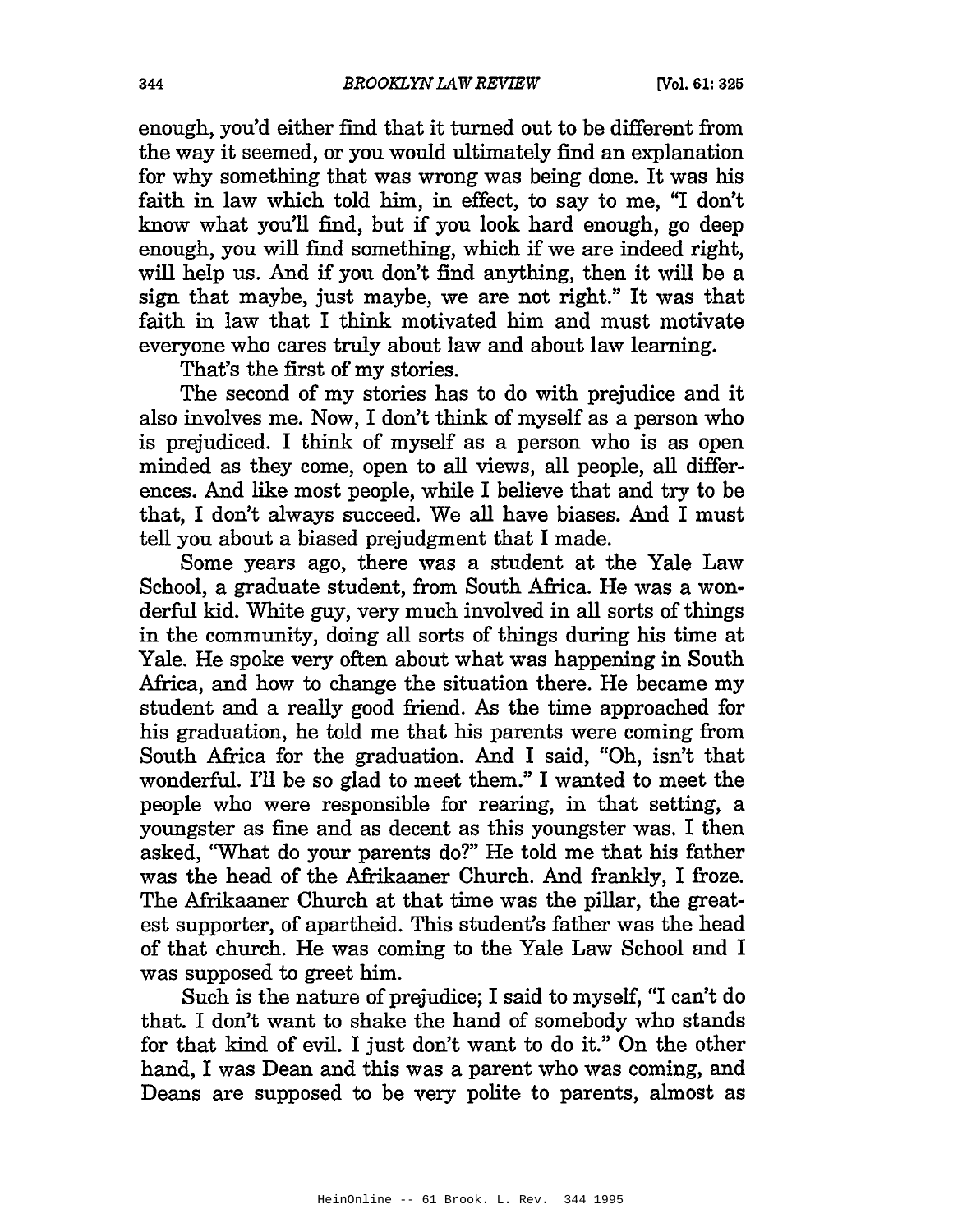## $\sim$  1995] REMARKS 345  $\sim$  345

much as they are to alums. But, more important, this was the father of one of my kids whom I'd come to love dearly. And so, more out of politeness than out of conviction, when he came, I decided that I would greet him. When he arrived, he looked like the stereotypical Afrikaaner, tall, thin, and holier-thanthou in expression. The sort of person, who put me in mind of the man about whom Churchill once said, "There but for the Grace of God, goes God Himself." I gulped again, because his appearance seemed to confirm all my prejudices about South Africa.

Nevertheless, I reminded myself that he was my student's father and I greeted him. And we had a pleasant conversation. We didn't talk about anything substantive but it was pleasant, and he felt welcomed. When graduation ended he went back to South Africa. Three weeks later, this man got up and said, as head of the Afrikaaner Church: "apartheid is a sin." He said that it was not only wrong, that it not only had always been wrong, but that it was a *sin and had to be rooted out of South* Africa. It was that statement, more than any other, that was the beginning of dramatic change in South Africa. It formed the moral foundation for everything else that has happened.

When I read this statement I said to myself, "Good God, it was politeness, your job as Dean, no more than that, that caused you to be nice to this person who did something as heroic as that. How would you have felt if you had not been polite?" The story has a tragic end, because earlier this year, this man was murdered in South Africa. As he played with his grandchildren, he was shot by an extremist who had never forgiven him for making that statement, for leading the change. I spoke to his son, my former student. And we cried together as I told him for the first time about my prejudice and how ashamed I was that I had approached the issue from a position of prejudice rather than from a position of openness to what someone could be, might be.

I say that to you because I am still moved by this, obviously; it is something quite recent. But I also tell you this because it seems to me that there are two things that ought to guide you as lawYers, as law teachers, as law students, as people who benefit from this place. One is faith in law and in what it can do and what it has done in its basic understanding and desire to represent all that is best in humanity. And the other